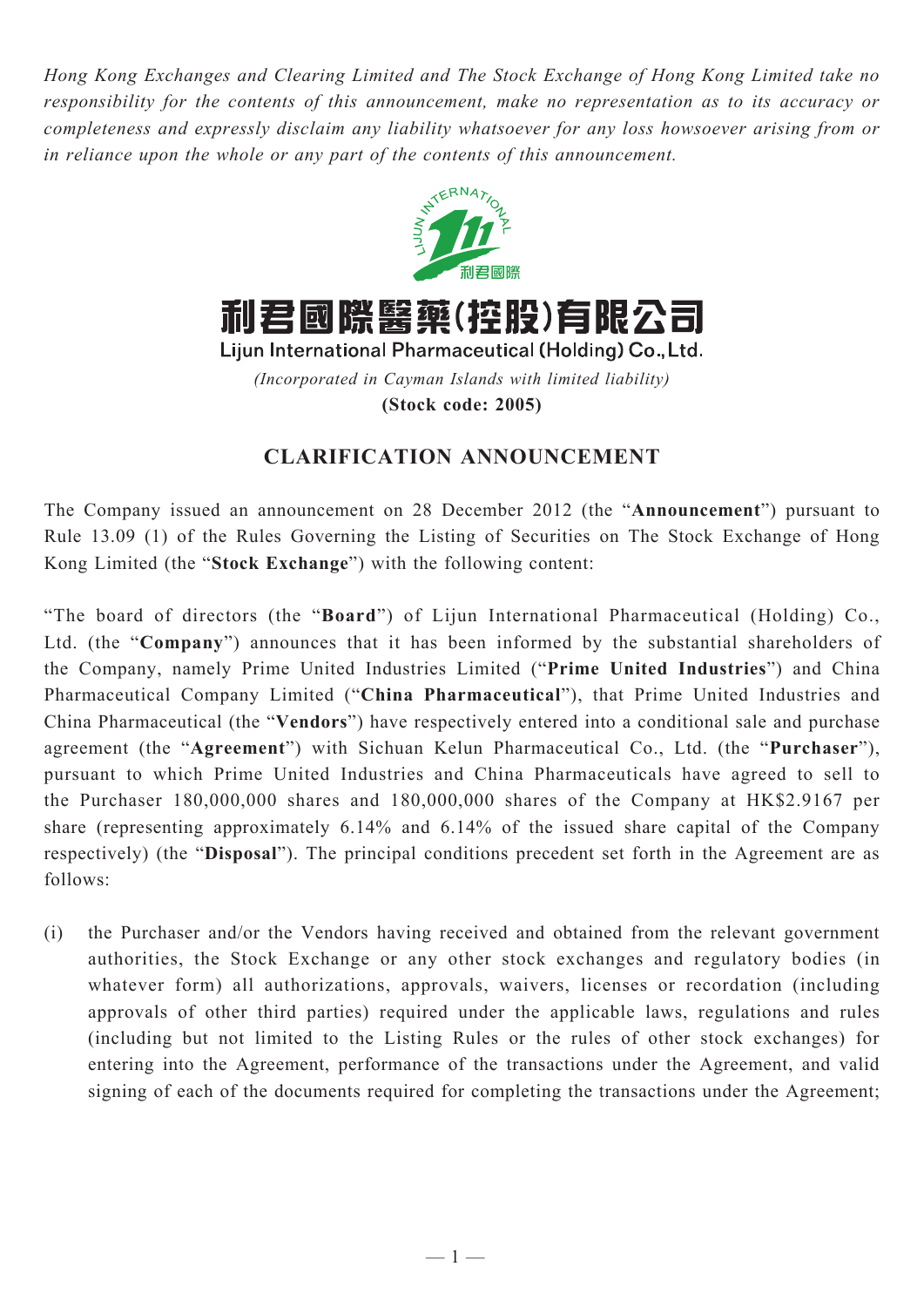- (ii) during the period from the signing date of the Agreement to the transaction date (inclusive of the signing date of the Agreement and the transaction date), there being nothing occurring to the Company and its subsidiaries (the "**Group**"), which has caused or may reasonably be expected to cause any material adverse change of or variation in the Group as a whole, and as a result affecting the decision of Purchaser (in the Purchaser's reasonable judgment) to proceed with the transaction;
- (iii) in respect of the transactions under the Agreement and the impact of completing the transactions under the Agreement, the Purchaser having obtained from all relevant authorities in or outside of China all necessary approvals, permits or authorizations required in accordance with the relevant domestic provisions of China;
- (iv) the Purchaser and/or the Vendors not being required to make a mandatory general offer in accordance with Rule 26 of the Hong Kong Code on Takeovers and Mergers as a result of carrying out or completing the transactions under the Agreement; and
- (v) the Company having maintained its listing status and the trading of its shares on the Stock Exchange being continuing.

Under the Agreement, the Purchaser may waive or exempt the above principal condition precedent (ii) in whole or in part. If all conditions precedent cannot be fulfilled in full or waived or exempted before 30 June 2013 (or such other date as agreed between the Purchaser and the Vendors in writing), the Agreement shall be terminated immediately. After the termination of the Agreement, the parties to the Agreement shall not be under any obligation to continue the performance of the responsibilities and obligations under the Agreement.

In addition, under the Agreement, the Vendors and its related parties shall not within six months after the transaction increase their holdings or enter into any agreement with a view to increasing their holdings of any shares, bonds, share options, stock options or other similar securities of the Company, exception made for share options having been granted before the Agreement was entered into.

On the date of this announcement and before the completion of the Disposal, Prime United Industries and China Pharmaceutical respectively hold the interest in 769,986,000 shares and 685,800,000 shares of the Company (representing approximately 26.28% and 23.41% of the issued share capital of the Company). Assuming no additional new shares are issued by the Company, upon completion of the Disposal, Prime United Industries and China Pharmaceutical will respectively hold the interest in 589,986,000 shares and 505,800,000 shares of the Company (representing approximately 20.14% and 17.26% of the issued share capital of the Company) and the Purchaser will hold 360,000,000 shares of the Company (representing approximately 12.29% of the issued share capital of the Company) and will become another substantial shareholder of the Company.

**As the conditions precedent may or may not be fulfilled, shareholders of the Company and potential investors are advised to exercise caution in dealing in the shares of the Company."**